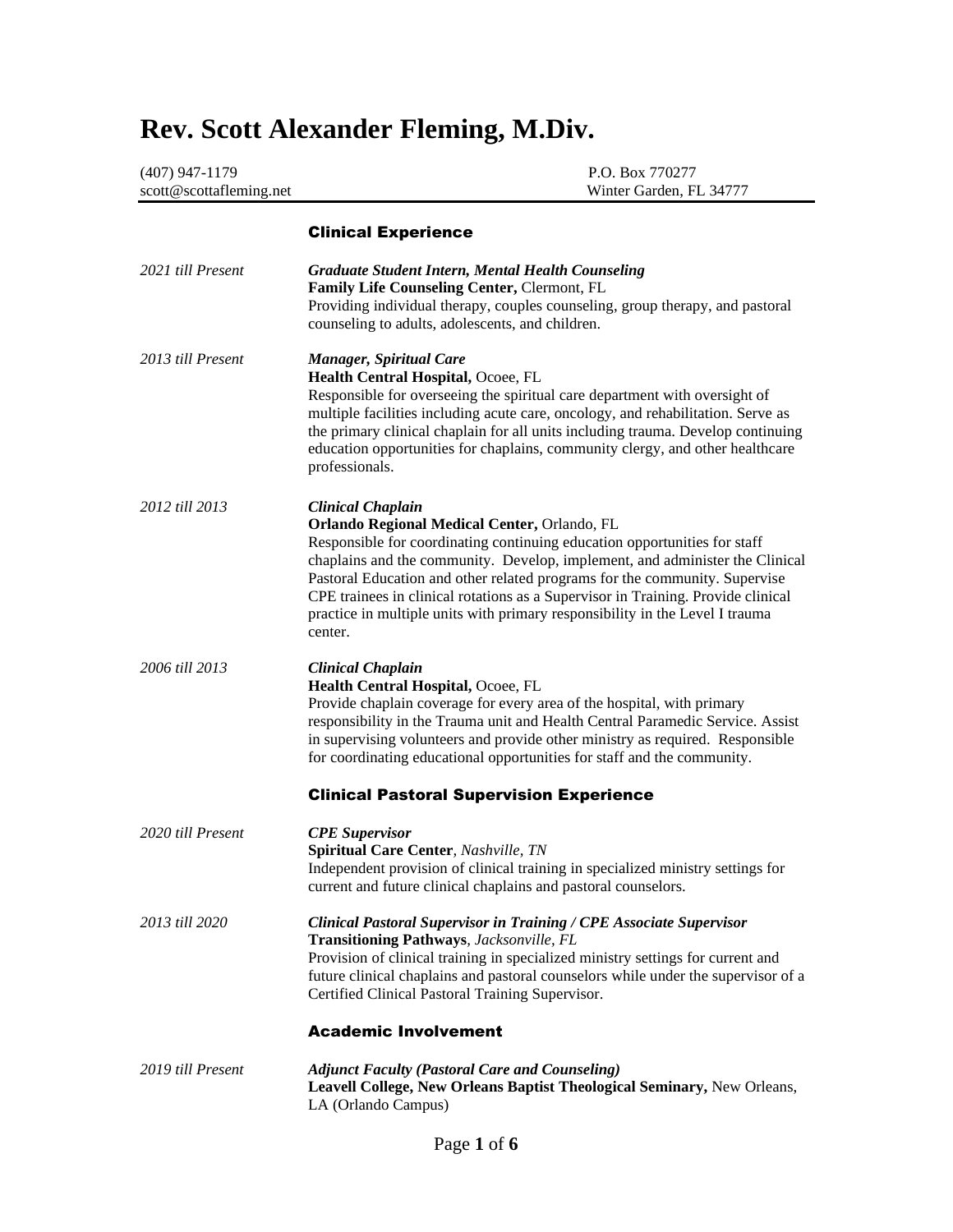| 2017 till Present | <b>Adjunct Faculty (Pastoral Care and Counseling)</b><br>Palm Beach Atlantic University, West Palm Beach, FL (Orlando Campus)                                                                                                                                                                       |
|-------------------|-----------------------------------------------------------------------------------------------------------------------------------------------------------------------------------------------------------------------------------------------------------------------------------------------------|
| 2015 till Present | <b>Field Mentor (Pastoral Ministry and Christian Education)</b><br>New Orleans Baptist Theological Seminary, New Orleans, LA                                                                                                                                                                        |
| 2014 till Present | <b>Affiliate Faculty (College of Medicine)</b><br><b>Assistant Professor of Medical Education</b><br>University of Central Florida, Orlando, FL                                                                                                                                                     |
| 2014 till 2017    | <b>Adjunct Faculty (College of Theology)</b><br>Grand Canyon University, Phoenix, AZ (Worldwide Campus)<br>Courses: 1. Spirituality in Healthcare, 2. Spirituality and Christian Values in<br>Health Care and Wellness, 3. Spiritual and Ethical Decision Making in<br>Healthcare.                  |
| 2013 till Present | <b>Adjunct Faculty (College of Theology)</b><br>The Baptist College of Florida, Graceville, FL (Orlando Campus)<br>Teaching Specializations: Counseling Psychology and Christian Education                                                                                                          |
|                   | <b>Congregational Experience</b>                                                                                                                                                                                                                                                                    |
| 2014 till 2021    | <b>Associate Pastor</b><br>Ferndale Baptist Church, Clermont, FL<br>Oversight of congregational care, pastoral counseling, education, and various<br>outreach ministries. Other pastoral duties as assigned.                                                                                        |
| 2012 till 2014    | <b>Minister in Residence / Pastoral Associate</b><br>First Baptist Church, Winter Garden, FL<br>Responsible in assisting with hospital visitations and pastoral counseling.<br>Coordinate and officiate over weddings, baptisms, and funerals of non-members.<br>Other pastoral duties as assigned. |
| 2010 till 2012    | <b>Minister in Residence</b><br>First Baptist Church of Central Florida, Orlando, FL<br>Provide pastoral functions as needed.                                                                                                                                                                       |
| 2008 till 2010    | <b>Associate Pastor - Minister of Youth</b><br>Conway First Baptist Church, Orlando, FL<br>Responsible for youth ministries of the church, pastoral care, and pastoral<br>counseling. Overseeing Christian Education. Preach and provide other pastoral<br>functions as needed.                     |
| 2007 till 2008    | <b>Minister in Residence</b><br>First Baptist Church of Central Florida, Orlando, FL<br>Provide pastoral functions as needed.                                                                                                                                                                       |
| 2004 till 2008    | <b>Supply Preacher</b><br>Greater Orlando Baptist Association, Orlando, FL<br>Provide supply preaching and ministry to local churches throughout Central<br>Florida in the areas of youth and pastoral ministry.                                                                                    |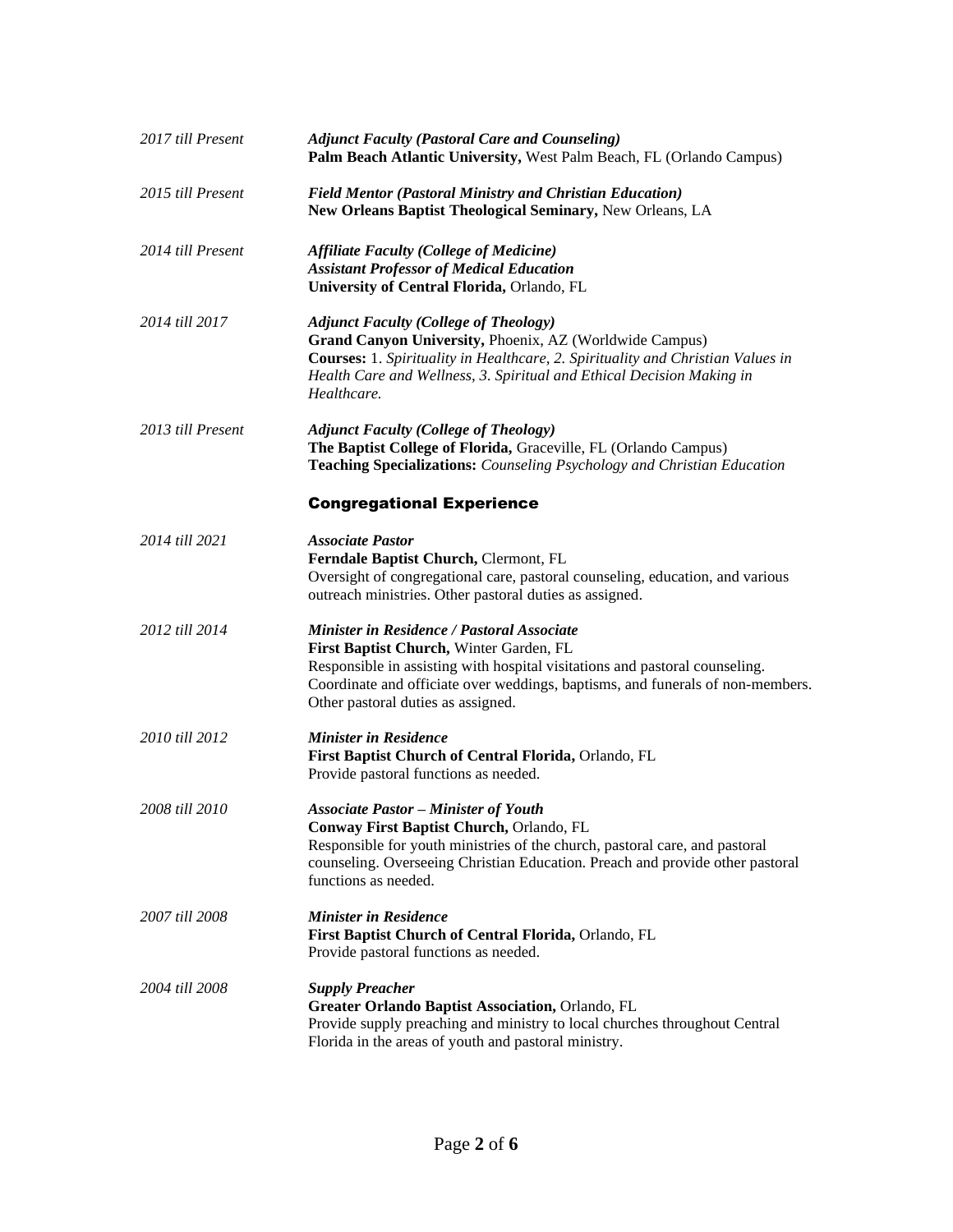### Academic Training

| Expected May 2022 | <b>Master of Science in Counseling Psychology: Clinical Mental Health</b><br>Counseling                                            |
|-------------------|------------------------------------------------------------------------------------------------------------------------------------|
|                   | Troy University, Troy, AL                                                                                                          |
| Candidate         | Doctor of Ministry in Care and Counseling<br>Midwestern Baptist Theological Seminary, Kansas City, MO                              |
|                   | Master of Divinity with a Specialization in Christian Education, focus in<br><b>Pastoral Care and Counseling</b>                   |
|                   | New Orleans Baptist Theological Seminary, New Orleans, Louisiana                                                                   |
|                   | <b>Bachelor of Science in Biblical Studies (Pastoral Ministry Emphasis)</b><br>The Baptist College of Florida, Graceville, Florida |
|                   | Coursework toward an Associate of Arts in Business and Education<br>Lake-Sumter Community College, Leesburg, Florida               |
|                   | <b>Current Therapeutic Approaches</b>                                                                                              |
|                   | Acceptance and Commitment Therapy (ACT)                                                                                            |
|                   | <b>Adlerian Therapy</b>                                                                                                            |
|                   | <b>Cognitive Behavioral Therapy (CBT)</b><br><b>Motivational Interviewing (MI)</b>                                                 |
|                   | <b>Narrative Therapy</b>                                                                                                           |
|                   | <b>Person Centered Therapy</b>                                                                                                     |
|                   | <b>Solution Focused Brief Therapy (SFBT)</b>                                                                                       |
|                   | <b>Clinical Pastoral Education / Training</b>                                                                                      |
|                   | <b>Clinical Pastoral Education Supervisory Training</b>                                                                            |
|                   | Dallas Speight, DMin, EdD, LPC, BCC, Diplomate (Training Supervisor)                                                               |
|                   | Transitioning Pathways, LLC - Middleburg, FL                                                                                       |
|                   | College of Pastoral Supervision and Psychotherapy, New York, New York                                                              |
|                   | <b>Advanced Unit of Clinical Pastoral Education</b><br>with Trauma specialization. (400 hours)                                     |
|                   | Orlando Health - Orlando Regional Medical Center, Orlando, FL                                                                      |
|                   | College of Pastoral Supervision and Psychotherapy, New York, New York.                                                             |
|                   | <b>Advanced Unit of Clinical Pastoral Education</b><br>with Trauma specialization. (400 hours)                                     |
|                   | Orlando Health - Orlando Regional Medical Center, Orlando, FL                                                                      |
|                   | College of Pastoral Supervision and Psychotherapy, New York, New York.                                                             |
|                   | <b>Basic Unit of Clinical Pastoral Education</b><br>with Trauma / EMS specialization. (400 hours)                                  |

Baptist Health South Florida – Baptist Hospital, Miami, FL College of Pastoral Supervision and Psychotherapy, New York, New York

*Basic Unit of Clinical Pastoral Education (400 hours)*

Health Central Hospital, Ocoee, FL College of Pastoral Supervision and Psychotherapy, New York, New York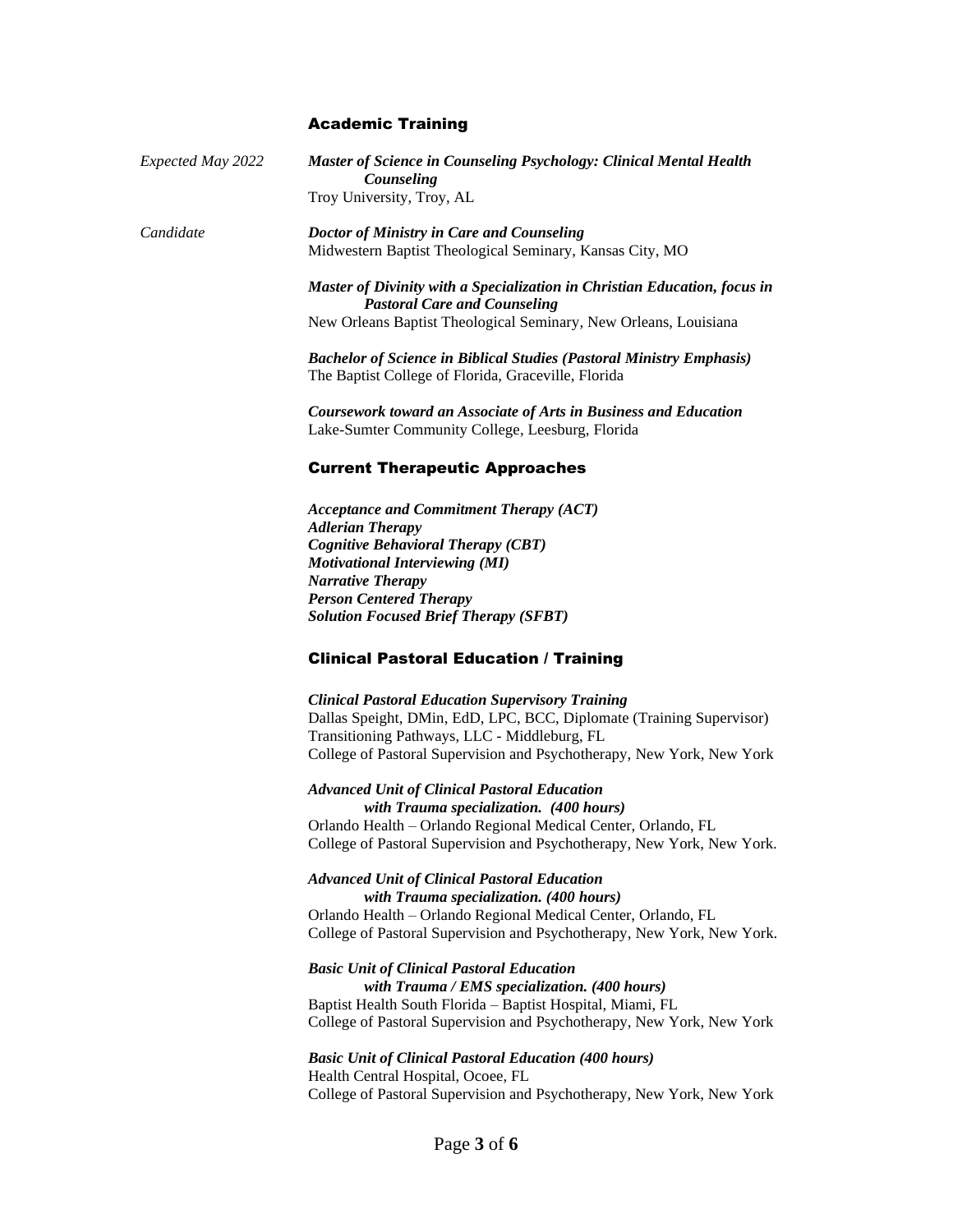#### Crisis Intervention and Disaster Relief Training

*Assisting Individuals in Crisis Group Crisis Intervention Advanced Assisting Individuals in Crisis Advanced Group Crisis Intervention Staff Support in the Health Care Setting Resilience in Healthcare: Performance, Meaning, and Connection Staff Support in the Health Care Setting Pastoral Crisis Intervention I and II Suicide Prevention, Intervention, and Postvention Law Enforcement Perspectives for CISM Enhancement Techniques for Delivering Bad News Grief Following Trauma Law Enforcement Perspectives for CISM Enhancement Spiritual and Psychological First Aid Pastoral Crisis Intervention Instructor Course Assisting Individuals in Crisis Instructor Course Group Crisis Intervention Instructor Course* International Critical Incident Stress Foundation, Ellicott City, MD

*Operational Stress First Aid for Disaster Relief*  U.S. Department of Defense */* North American Mission Board, SBC

*Disaster Spiritual Care* American Red Cross, Washington, DC

*Psychological First Aid* Substance Abuse and Mental Health Services Administration, Rockville, MD

#### Additional Studies

*Group Relations in the Tavistock Tradition* Northwestern University, Evanston, Illinois

*Biomedical Ethics* Baylor College of Medicine, Houston, Texas

*Baptist Studies* Mercer University, Macon, Georgia

#### Professional Credentials

*Certified Clinical Mental Health Counseling Student* American Mental Health Counselors Association. Alexandria, VA

*Fellow in Thanatology: Death, Dying, and Bereavement (FT)* Association for Death Education and Counseling. Oak Brook Terrace, IL

*Clinical Fellow in Hospice and Palliative Care (CFHPC)* The College of Pastoral Supervision and Psychotherapy. New York, New York.

*CPE Supervisor*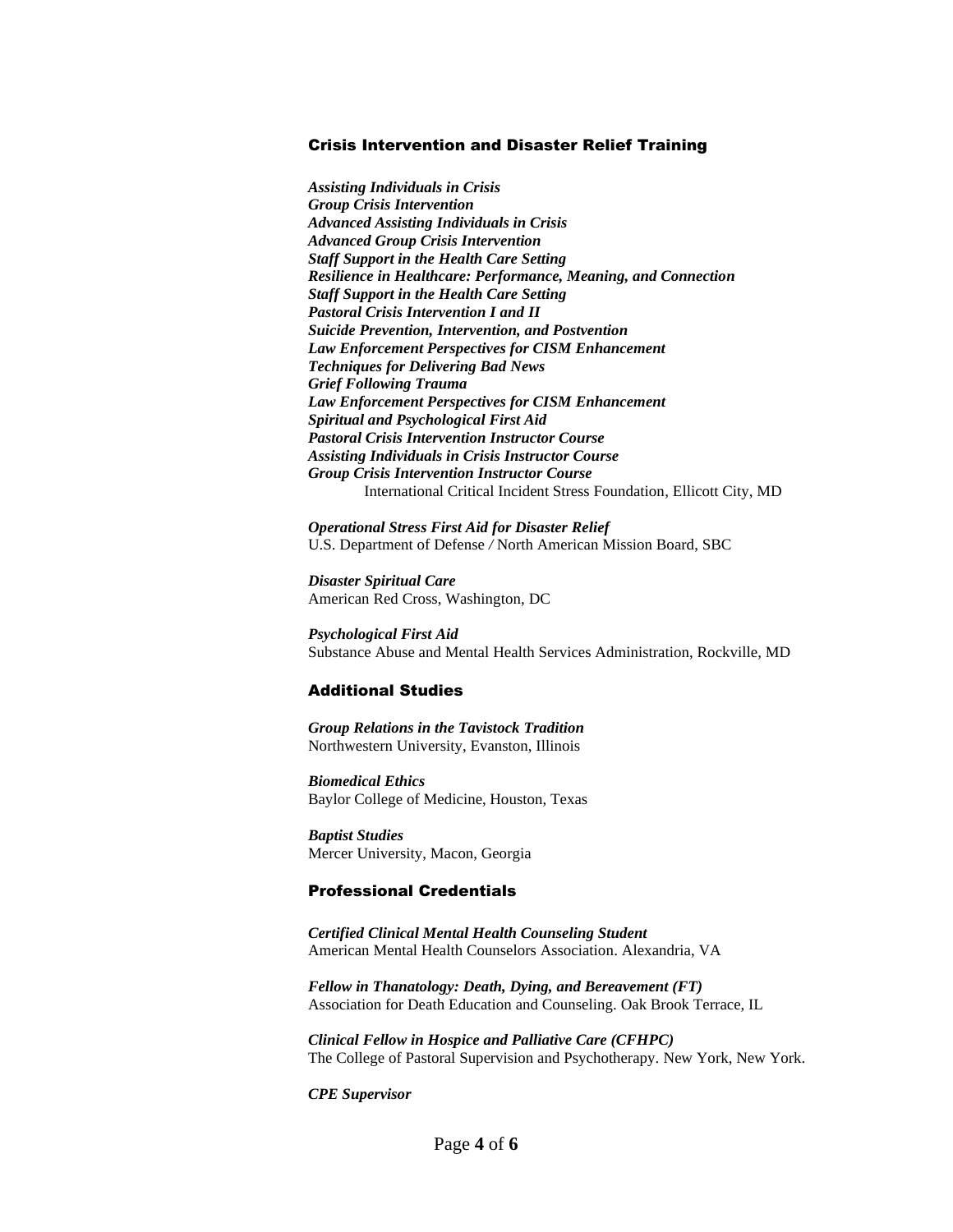Clinical Pastoral Education International. Fleming Island, FL

*Certified Pastoral Counselor (CPC)*  The College of Pastoral Supervision and Psychotherapy, New York, New York.

*Board Certified Clinical Chaplain (BCCC)* The College of Pastoral Supervision and Psychotherapy. New York, New York.

*Board Certified Chaplain (BCC)* Clinical Pastoral Education International. Fleming Island, FL

*Board Certified Chaplain (BCC)* Spiritual Care Association. New York, NY

*Certified Clinical Trauma Professional (CCTP)* Evergreen Certifications, Eau Claire, WI

*Certified Grief Counseling Specialist (CGCS)* Evergreen Certifications, Eau Claire, WI

*Certified Traumatic Stress Consultant (CTSC)* The Institute for Traumatic Stress, Inc., Melville, New York

*Healthcare Ethics Consultant – Certified (HEC-C)* American Society for Bioethics and Humanities, Chicago, IL.

*Certified in Critical Incident Stress Management (CCISM)* University of Maryland Baltimore County – Emergency Health Services, Baltimore, Maryland

## Ecclesiastical Credentials

*Ordained to the Gospel Ministry Commissioned for Hospital Chaplaincy and Pastoral Counseling Ecclesiastical Endorsement for Hospital Chaplaincy and Pastoral Counseling Licensed to the Gospel Ministry*

#### Publications

| In Progress               | Scott A. Fleming and Missiouri McPhee, Healing the Fractured Soul: A Trauma<br>Informed Theology for Clinical Pastoral Care and Counseling |
|---------------------------|--------------------------------------------------------------------------------------------------------------------------------------------|
|                           | <b>Personally Developed Seminars</b>                                                                                                       |
| 2012 till Present         | Presentation: Wise Counsel: Equipping Laity for a Helping Ministry<br><b>Greater Orlando Baptist Association</b>                           |
| <i>February 1-4, 2009</i> | Presentation: American Indian Spirituality in the Healthcare Context<br><b>Spiritual Care Collaborative</b>                                |
| 2006 till Present         | Presentation: <i>Compassionate Presence and Response</i><br><b>Health Central Hospital</b>                                                 |
| 2000 till Present         | Presentations: Chaplaincy, Religious Relationships, and other related topics                                                               |